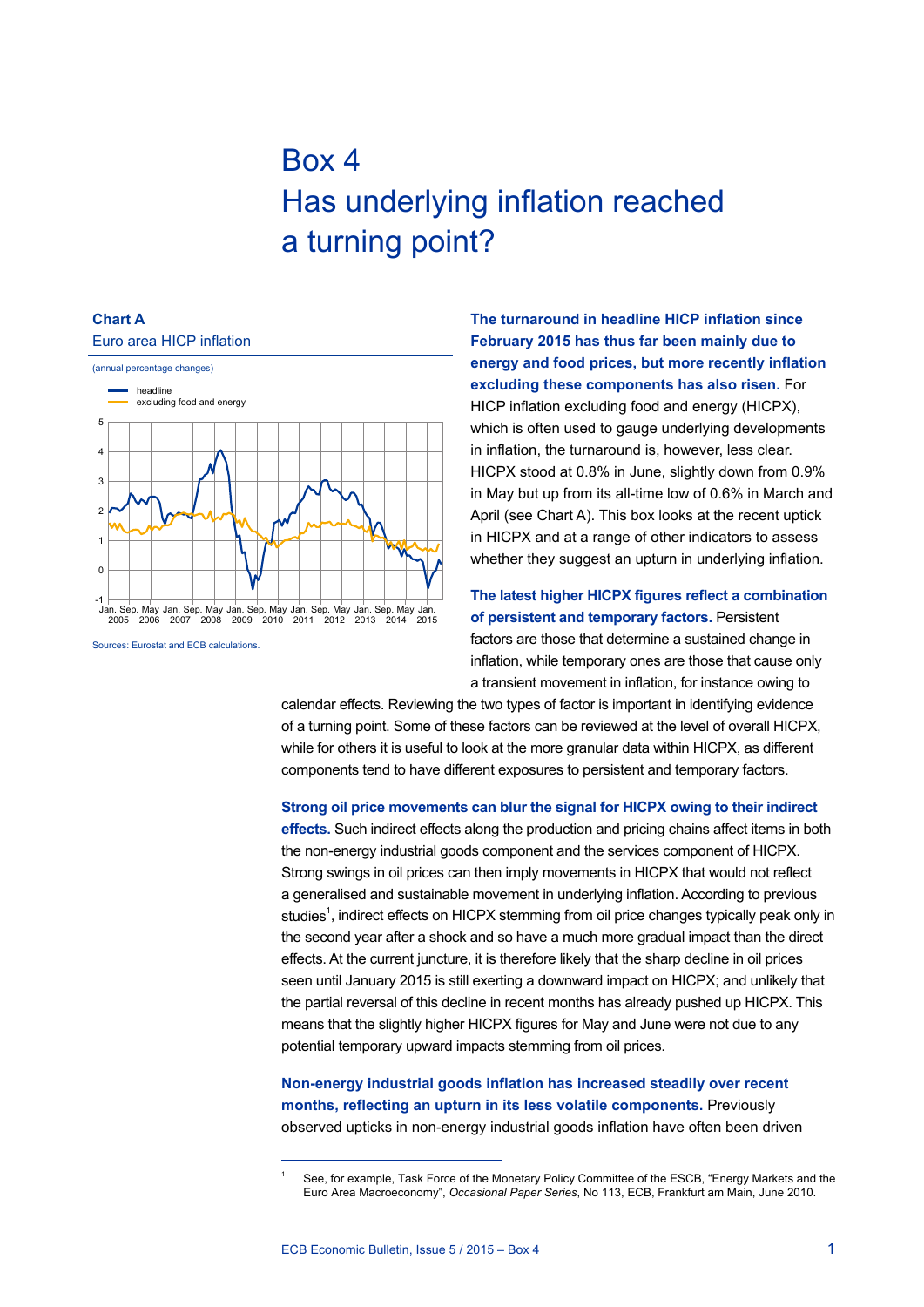by temporary movements in semi-durable goods prices related to changes in the timing or intensity of clothing sales periods from one year to the next (e.g. as in February and August 2014). However, the most recent upturn has seen increases in each of the past four months (from -0.1% in February 2015 to 0.3% in June) and has been relatively broad-based across the components of non-energy industrial goods inflation (see Chart B). The durable goods component has risen the most (by 1 percentage point since November 2014), driven in particular by items such as car and furniture prices. These increases are consistent with the rise in the consumption of durable goods observed over recent quarters and with the sharp increase in import prices for non-food consumer goods. The latter development has followed the depreciation of the euro over recent quarters and particularly since the start of the year, with further lagged upward effects anticipated.

### **Chart B** HICP non-energy industrial goods inflation and its components



Note: Data are adjusted for statistical changes in the calculation of seasonal products introduced in 2010 and 2011.

**By contrast, recent movements in services inflation have reflected only volatility, with no sign of a pick-up in the more persistent part.** This also reflects the fact that components with typically more persistent developments are showing diverging trends. Communication services inflation has become significantly less negative over the last three quarters, broadly offsetting a protracted downward trend in inflation related to housing services. A large block of remaining items bundled under the component "other" has remained broadly stable at low levels of inflation for the past 18 months. The more volatile items, i.e. those related to travel services, were behind the blip in services inflation in May 2015, as prices for services such as airfares and package holidays were strongly influenced by the different timing of the Whitsun holiday in 2015 compared with 2014 (see Chart C).

#### **Short-term measures of HICPX have shown a more sustained increase, but given past volatility provide only weak evidence of a turning point.** Identifying turning points by looking at annual rates of change instead of month-on-month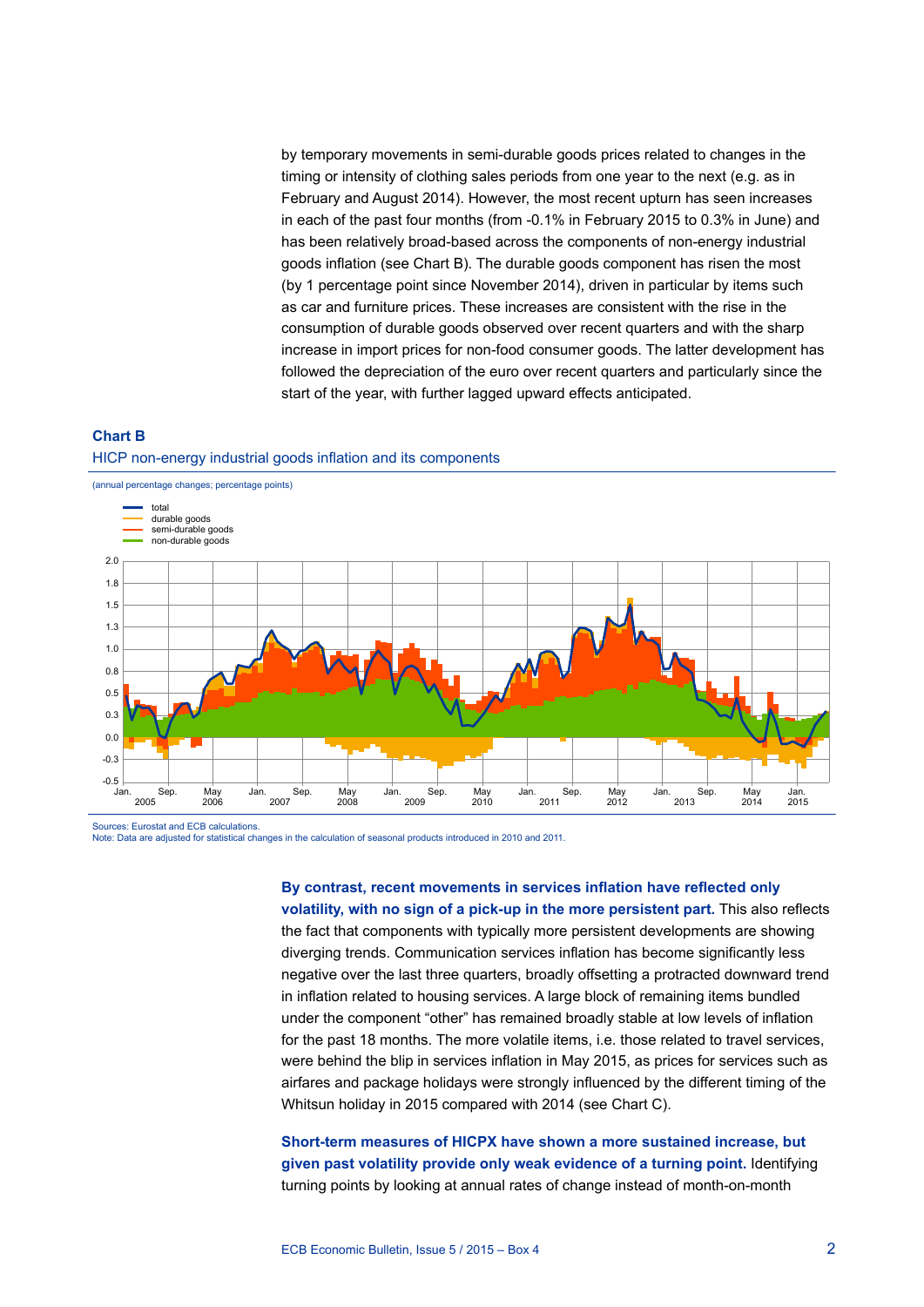#### **Chart C**

#### HICP services inflation and its components



Sources: Eurostat and ECB calculations.

#### **Chart D**

Short-term measures of HICP inflation excluding food and energy



Note: Annualised growth rates are based on seasonally adjusted data.

changes in seasonally adjusted data carries the risk that an upturn in the price level may only become evident with a delay. However, as month-on-month changes tend to be very volatile and thus cannot provide clear signals, an intermediate measure, such as the six-month annualised change in HICPX, could provide both timely and clearer signals. This measure shows a relatively persistent increase since the start of the year, but still reveals considerable volatility, making it difficult to conclude that the recent upturn relates to a true cyclical turning point (see Chart D). One way to assess this more formally is to apply a measure typically used for assessing the business cycle, the "months for cyclical dominance" measure.<sup>2</sup> Applied to the six-month annualised changes in HICPX, this measure suggests that, on average, developments in a certain direction should be observed for seven to eight months in order for the signal from the cyclical component to dominate over the short-term noise in

the series. This implies that the recent upturn needs to be viewed with some caution, especially given the recent above-mentioned calendar effects.

**Other measures of underlying inflation have also increased in line with HICPX and some have shown significant increases over recent months.** HICPX still includes volatile components, such as package holidays, which make it difficult to

<sup>2</sup> For a more detailed explanation of how "months for cyclical dominance" measures are calculated, see the box entitled "Identifying cyclical signals from euro area economic indicators", *Monthly Bulletin*, ECB, May 2012.